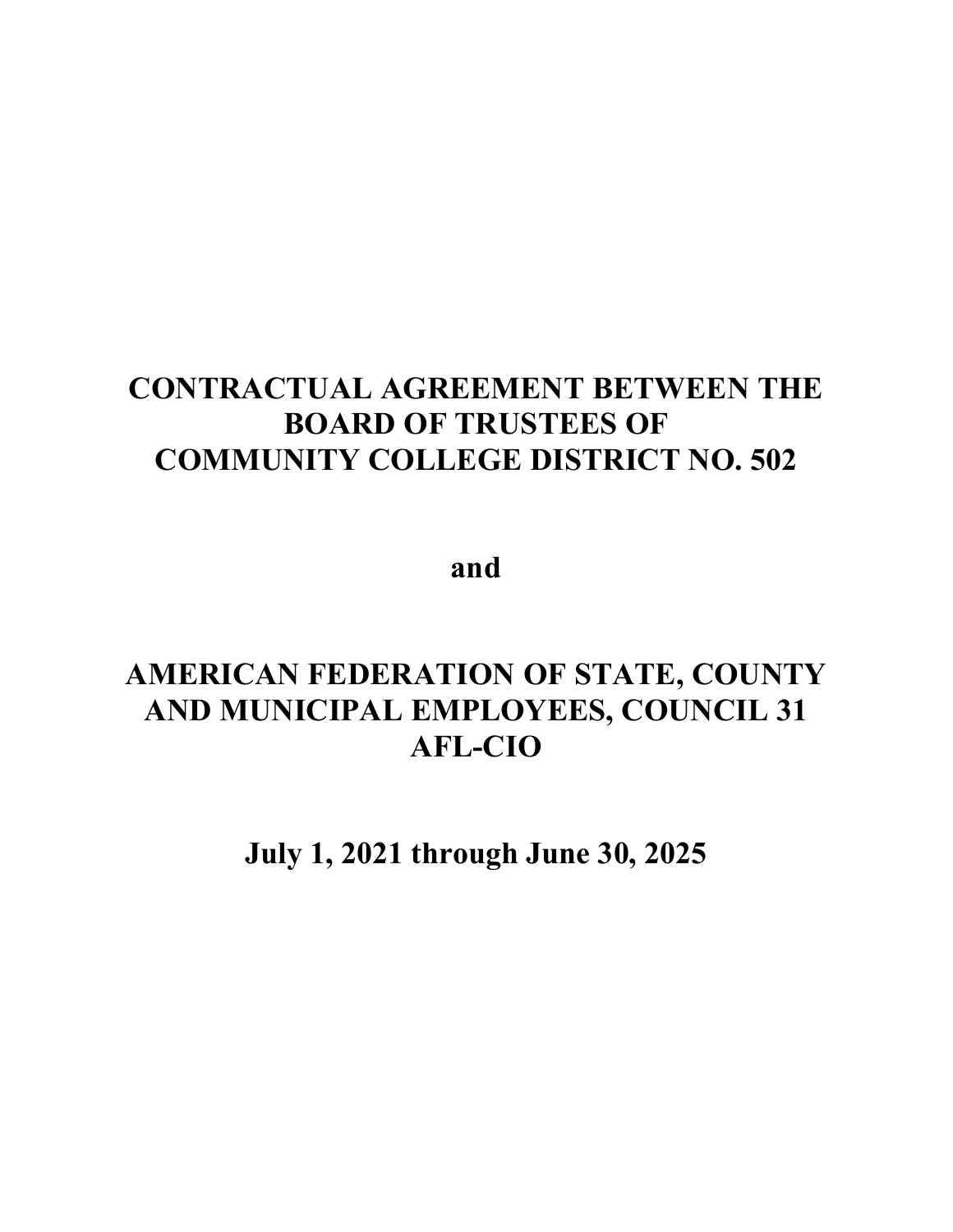# TABLE OF CONTENTS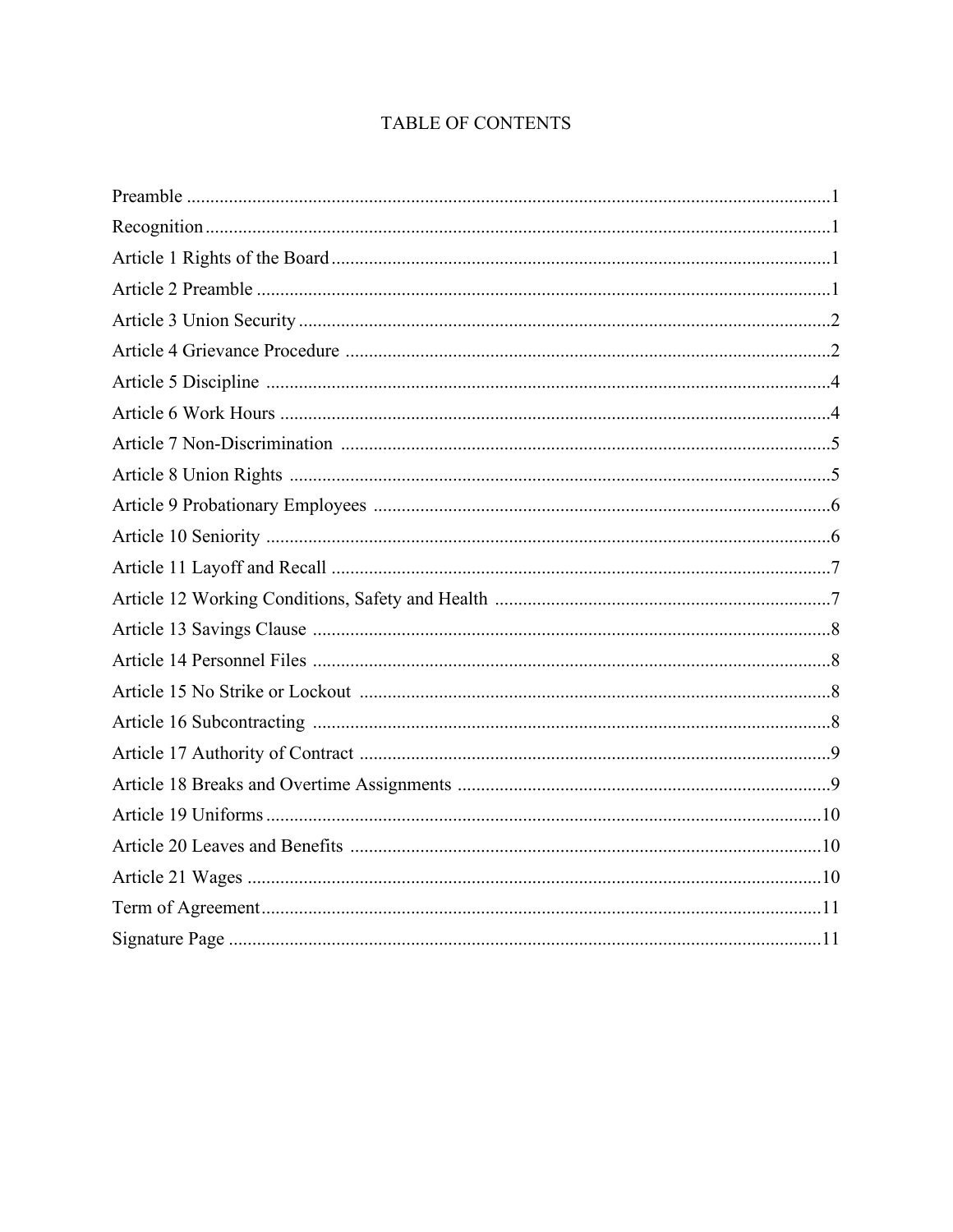#### **PREAMBLE**

This Agreement, entered into by The Board of Trustees of Community College District No. 502 ("Board") College of DuPage hereinafter referred to as the Employer, and American Federation of State, County and Municipal Employees, Council 31, AFL-CIO, for and on behalf of Local

\_\_\_\_, hereinafter referred to as the Union, hereby enter into this Agreement which is meant to cover the terms and conditions of employment for bargaining unit certified by the Illinois Educational Labor Relations Board in case No. 2020-RC-0009-C.

#### **ARTICLE 1 – RECOGNITION**

The Employer recognizes the Union as the sole and exclusive bargaining representative in all matters establishing and pertaining to wages, hours and other conditions of employment as determined by law for employees in the bargaining unit in compliance with the certification issued by the Illinois Educational Labor Relations Board in case No. 2020-RC-0009-C. The bargaining unit consists of all employees in the following full-time and permanent part-time position employees of the College DuPage:

Included: All full-time and regularly employed part-time custodial and bus drivers, including the Custodian I, Custodian II, Shuttle Bus Driver, and Custodial Group Leader.

Excluded: Supervisor of Custodial Operations and all other Supervisory, Managerial and Confidential employees as defined by the Act.

"Employee" shall mean members of the bargaining unit defined above.

## **ARTICLE 2 – RIGHTS OF THE BOARD**

#### GENERAL RECOGNITION OF RIGHTS OF THE BOARD

Subject to the provisions of this Agreement and except as expressly provided otherwise by the terms of this Agreement, the Board of Trustees reserves and retains full rights, authority, and discretion in the proper discharge of its duties and responsibilities which include, but are not limited to the following: direct the employees, including the right to assign work; hire, evaluate, promote, train, and schedule employees in positions with the employer; suspend, demote, discharge, or take other disciplinary action against employees for just cause as deemed necessary and subject to the grievance section; increase, reduce, change, modify, or alter the composition and established size of the workforce after notification to the union; change or eliminate existing methods, equipment, or facilities; determine the locations, methods, means, and personnel by which new or temporary operations are to be conducted, including the right to determine whether goods and services are to be provided or purchased; control, supervise, operate, and manage the College and its employees; make and issue work rules, policies, and procedures for the direction of employees with notice to the Union as appropriate; determine the way work will be accomplished; and the use of outside contractors as needed to perform bargaining unit work.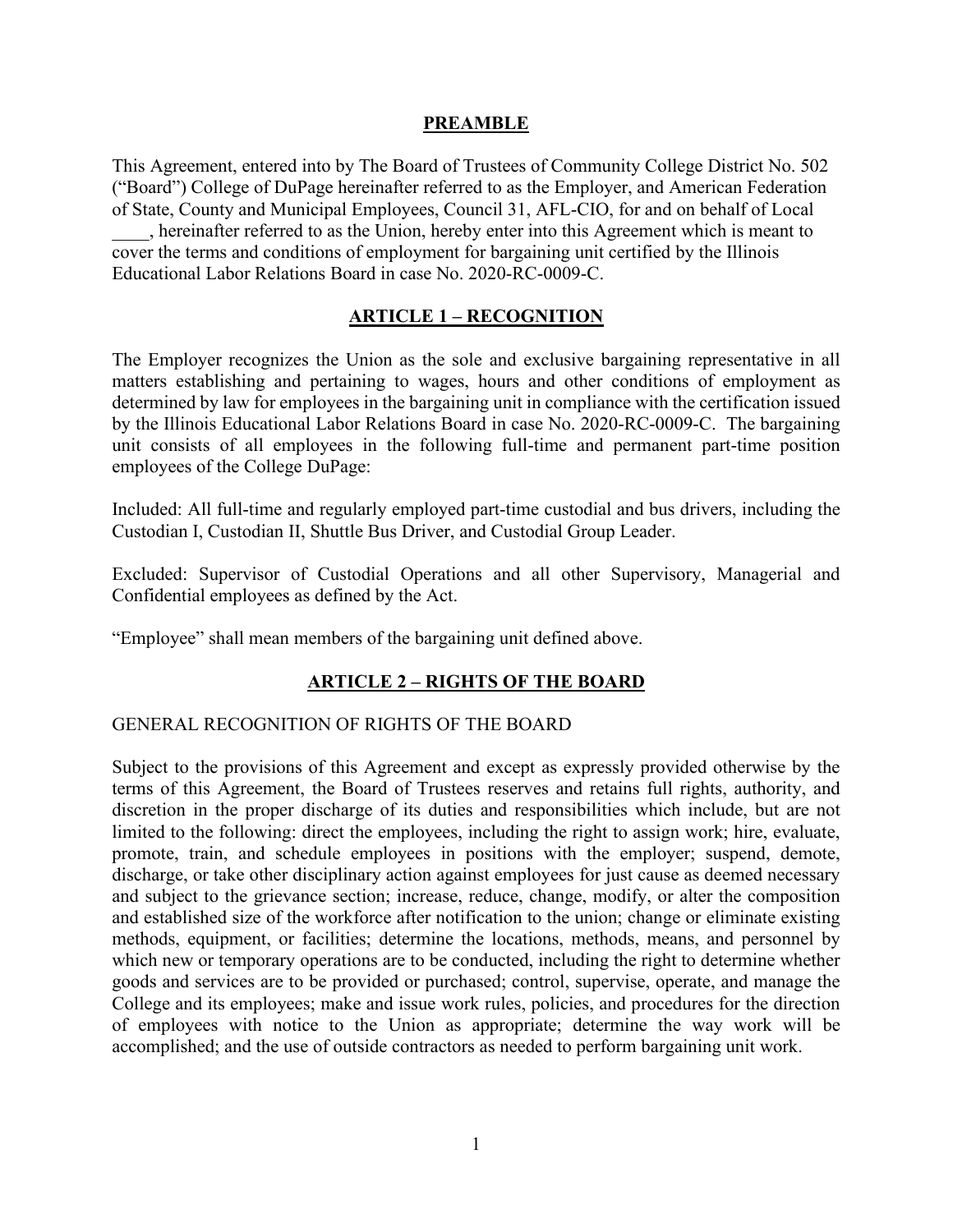The Board of Trustees also retains all rights, authority, and discretion which are exclusively invested in the Board of Trustees or the President under governing law, ordinances, rules, and regulations as set forth in the Constitution and laws of the State of Illinois and of the United States. It is normally recognized that the Board exercises most of its powers, rights, authorities, duties, and responsibilities through the President and members of the administrative staff.

## **ARTICLE 3 – UNION SECURITY**

#### **Section 1. Deductions**

Upon receiving written notice of authorization from the Union, the Employer shall deduct the amount of the Union dues and the initiation fee, if any, set forth in such form and any authorized increase therein, each payroll period from the wages of the employee and shall remit such deductions to the Union at the address designated by the Union in accordance with the laws of the State of Illinois after the deductions have been made. The Union shall advise the Employer of any increase in dues, in writing, at least fifteen (15) days prior to its effective date.

## **Section 2. Information to the Union**

The Employer shall forward to the Union a list to accompany the payments provided pursuant to Sections 2.1 of this Article. This list shall include all bargaining unit employees including the name, last four digits of each employee's social security number, and the amounts by each employee who has paid the dues as well as the amounts paid by those employees. At least once per month and upon request, the Employer shall also provide to the Union, in an Excel file or other editable digital file format, the employee's job title, worksite location, work telephone numbers, employee identification number if available, and any home and personal cellular telephone numbers on file with the Employer, date of hire, work email address, and any personal email address on file with the Employer. In addition, within ten (10) calendar days from the date of hire of a bargaining unit employee, the Employer shall provide to the Union, in an Excel file or other editable digital file format, the following information about the new employee: the employee's name, job title, worksite location, home address, work telephone numbers, and any home and personal cellular telephone numbers on file with the Employer, date of hire, work email address, and any personal email address on file with the Employer.

#### **Section 3. Indemnification**

The Union shall indemnify and hold the Employer harmless against any claim, demand, suit, or liability arising from any action taken by the Employer in complying with this Article.

## **ARTICLE 4 – GRIEVANCE PROCEDURE**

A grievance is defined as a dispute over an alleged violation, misinterpretation, or misapplications of a specific article or section of this Agreement. Any individual covered by this Agreement who allegedly has been aggrieved may file a grievance. Any and all adjustments resulting from use of this procedure must be consistent with the terms of this Agreement. The grievance will be submitted in writing, signed by the alleged grieving employee(s), and will list the specific articles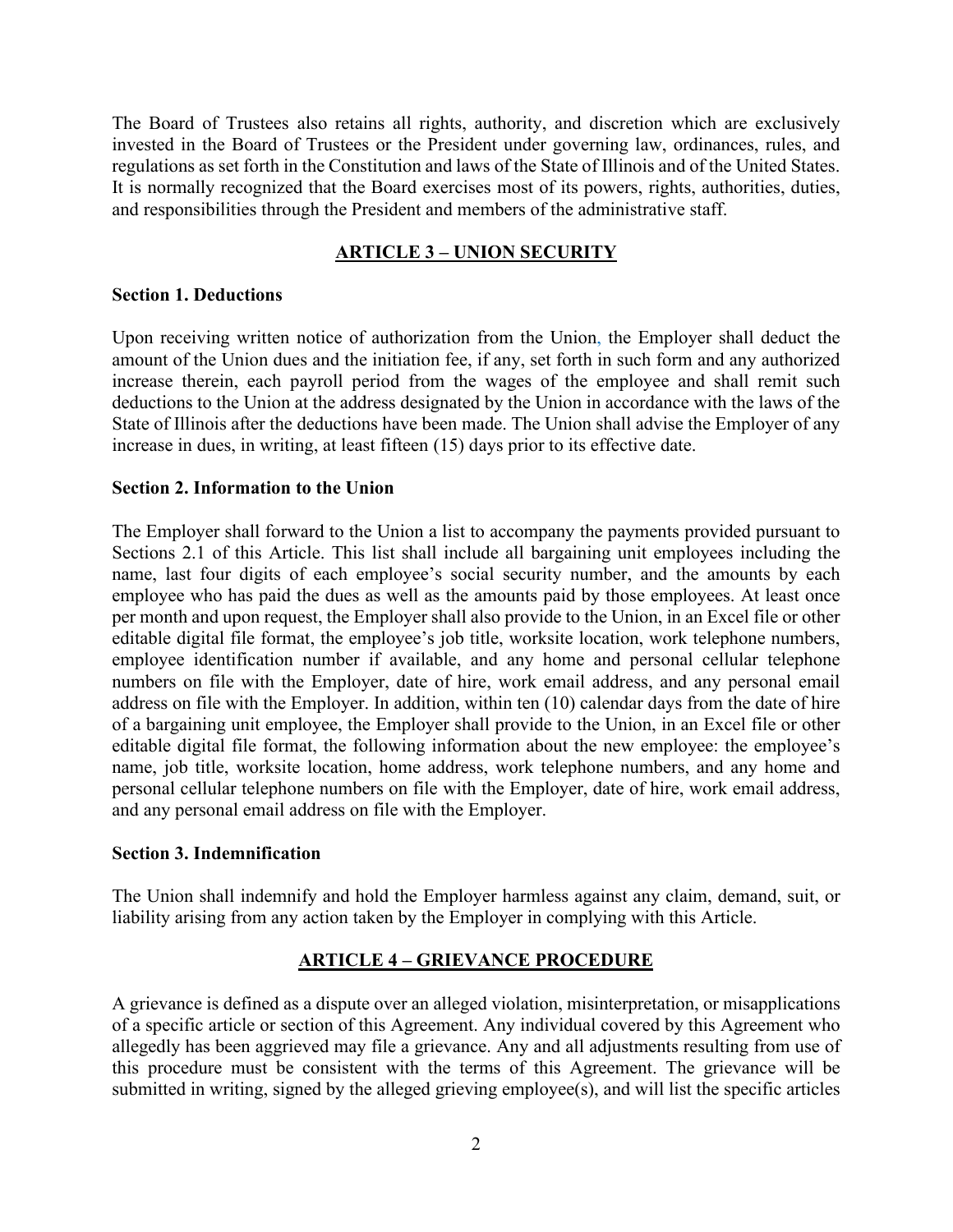violated, describe the alleged incident, and specify the remedy requested. For purposes of this section, a working day is defined as a day when the College Business Office is open. Unless mutually agreed by the Board and the Union in writing, the following step process must be followed without exception.

Step 1 An effort shall be made to resolve the grievance through informal discussion with the Supervisor of Custodial Operations or the Manager of Custodial Operations. If still unresolved, the grievance may be filed in writing with the Manager of Custodial Operations, provided such shall be filed not later than ten (10) working days following the event or action giving rise to the grievance. If requested by the Manager of Custodial Operations, the grievant shall meet to discuss the grievance. A written answer to the grievance shall be given to the grievant no later than ten (10) working days following the meeting or the submission of the grievance, whichever shall be later.

Step 2 If the grievance is not settled satisfactorily as provided in Step 1, the grievance may be appealed in writing to the Director of Facilities within ten (10) working days after the Manager of Custodial Operation's answer to Step 1. The written statement of the grievance shall be signed by the aggrieved employee(s) and shall include a statement of the provision(s) of the Agreement alleged to be involved and of the relief requested. The Director of Facilities or designee shall schedule a conference with the aggrieved employee and a Union representative within ten (10) working days of the appeal to Step 2 and shall answer the grievance in writing within ten (10) working days after the conference.

Step 3 If the grievance is not settled in Step 2 and the employee desires to appeal, the employee shall appeal in writing to the College's Vice President of Administrative Affairs or designee within ten (10) working days of the date of the College's Step 2 answer. The Vice President of Administrative Affairs or designee shall investigate and answer within ten (10) working days.

Step 4 In the event the determination of the Vice President of Administrative Affairs is not satisfactory to the Union, and within twenty (20) days of an unsatisfactory answer in Step 3, the Union shall request in writing that the dispute be submitted to final and binding arbitration. Unless the Union and the Board mutually agree upon an arbitrator, the parties shall request a list of arbitrators from FMCS. The Union and the Board will alternate the striking of the names until one name is remaining. Except as provided by law, the parties shall not be permitted to assert in such arbitration proceeding any ground or to rely on any evidence not previously disclosed to the other party. The arbitrator shall have no power to alter, add to, or subtract from the terms of this Agreement. The fees and expenses of the arbitration (including stenographic expenses if mutually requested) shall be equally paid by the Union and the College. Each party will bear its own attorney fees and costs for the arbitration.

A grievance must be filed and appealed within the time limits previously set forth above, or the grievance shall be considered settled on the basis of the last answer given. Steps in the grievance procedure may be waived with mutual agreement of both the Union and the College. If a grievance is not heard and answered at any step in the process, the employee or Union may proceed to the next step in the process. Failure on the part of the College to respond in writing to any grievance at any step shall not be deemed an admission or a granting of the grievance.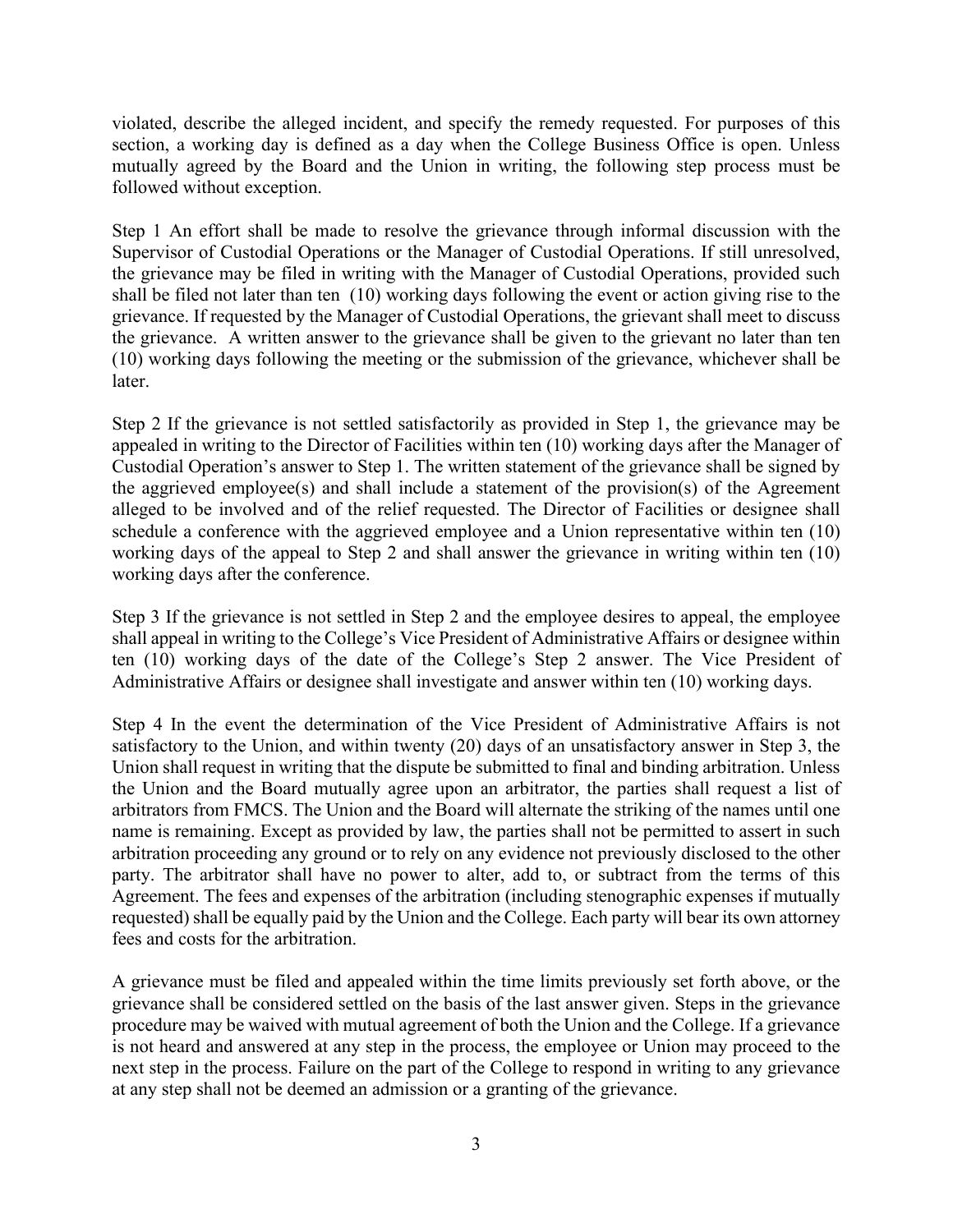The College recognizes the legal right of the Union to information necessary to process grievances. Upon reasonable request, the College will provide the Union with such relevant information as is required by law.

Employees will be permitted reasonable time off during regularly scheduled work hours of the employee without loss of pay in order to process grievances up to and including arbitration. The College will provide a reasonable meeting space for the employee or Union representative to investigate or process a grievance as maybe appropriate. No employee shall be permitted to leave the worksite during working hours without prior approval of the Director of Facilities to file or process a grievance. In no event shall the processing of grievances interfere with the normal operations of the College.

# **ARTICLE 5 – DISCIPLINE**

## **Section 1. Right To Discipline**

The College has the right to discipline an employee for cause which includes but is not limited to violations of any of the rules, policies or procedures of the College, insubordination, acts of dishonesty, falsification of records, poor job performance and attendance, rude or insulting behavior directed towards others, possession of alcohol or illegal drugs, possession of a weapon, misuse of College resources, failure to follow safety rules, violence in the workplace, or any act of misconduct. The employee and the Union have the right to appeal any discipline using the above grievance procedure starting at Step 2. Discipline shall include reprimands (oral and written), suspension, and discharge. In the event of a discharge, at the election of the Union, any appeal thereof shall begin at Step 4 of the grievance procedure.

#### **Section 2. Manner Of Discipline**

The College will take reasonable measures to not discipline an employee in a manner that would cause embarrassment in front of other employees, students or members of the public.

#### **Section 3. Right To Union Representation**

The College will afford an employee the right to representation before conducting a predisciplinary interview and will not deny access to the Union unless per the directive of the employee.

## **ARTICLE 6 – WORK HOURS**

The College reserves the right to change work schedules whenever, in the opinion of the College, circumstances warrant. In such cases, the College will attempt to make such changes with a minimum of 14 days-notice. Emergencies, as solely determined by the College, may preclude such notice.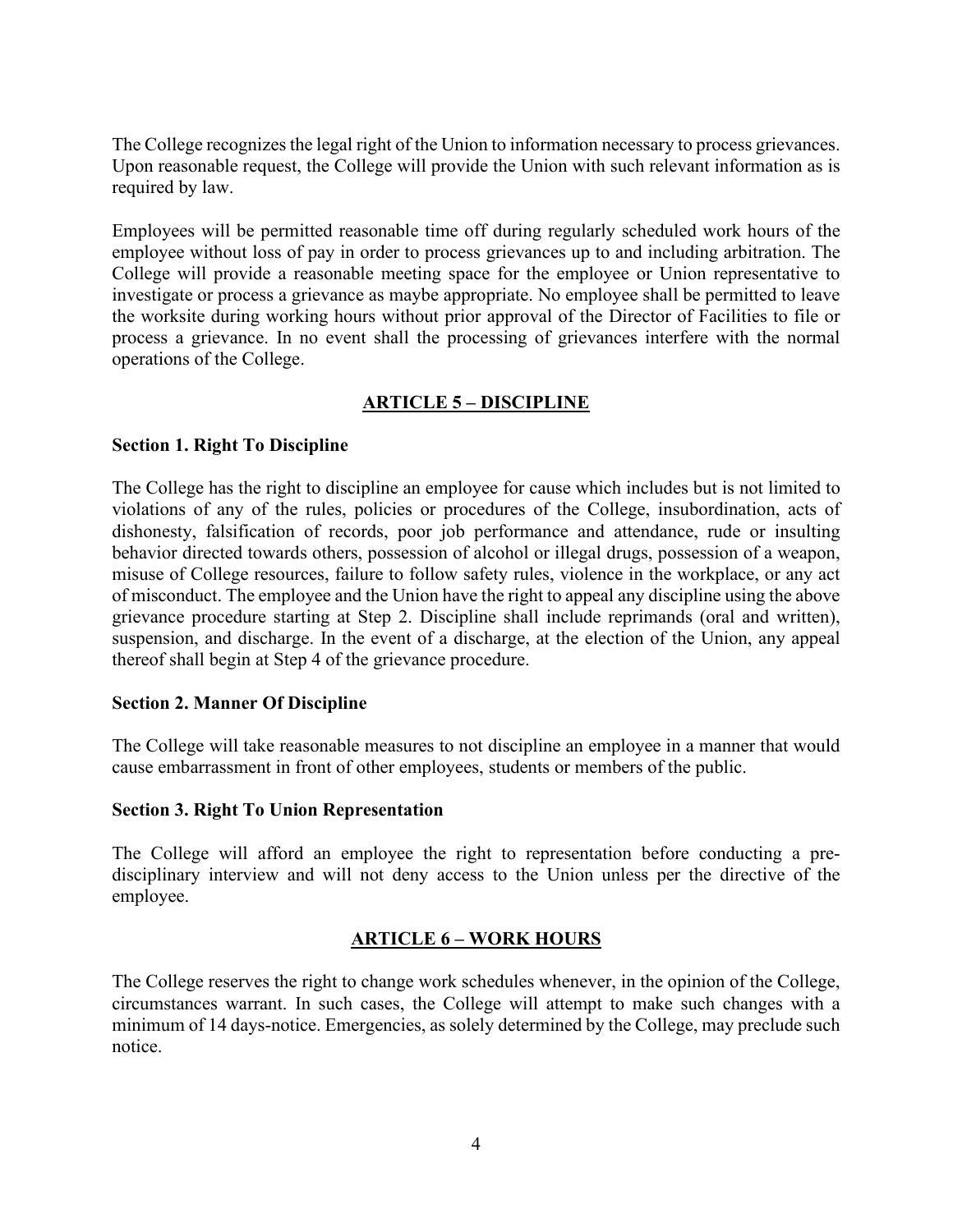## **ARTICLE 7 - NON-DISCRIMINATION**

## **Prohibition Against Discrimination**

The Employer and the Union agree that no employee shall be discriminated against, intimidated, restrained, or coerced in the exercise of any rights granted under the Illinois Educational Labor Relations Act or by this Agreement or lawful activities on behalf of the Employer or the Union.

The Employer and the Union agree not to discriminate against any employee on the basis of race, sex, creed, religion, color, marital or parental status, age, national origin, political affiliation and/or beliefs, mental and/or physical disability, sexual orientation, transgender status or other non-merit factors.

# **ARTICLE 8- UNION RIGHTS**

## **Section 1. Union Activity During Working Hours**

Employees shall, after giving appropriate notice to their Supervisor, be allowed reasonable time off, with pay, during working hours to attend the formal meetings with the Employer referenced in the Discipline and Grievance Articles of this Agreement, the meetings of any committee authorized by this Agreement and new employee orientation if such attendance does not substantially interfere with the Employer's operations.

## **Section 2. Access to Premises by Union Representatives**

The Employer agrees that local representatives and officers and AFSCME staff representatives shall have reasonable access to the premises of the Employer, giving notice upon arrival to the appropriate Employer representative.

#### **Section 3. Union Bulletin Boards**

A bulletin board shall be made available for the sole and exclusive use of the Union in the employees break room.

#### **Section 4. Union Orientation**

*New Hires* – The Union shall conduct union orientation for each new bargaining unit employee during the employee's first two weeks of employment in the bargaining unit (unless the Union chooses another date) at a time mutually agreeable to the parties. Alternatively, the Union may choose to conduct less frequent group orientations, including orientations conducted in conjunction with new employee orientations conducted by the Employer. The Union orientation period shall be one (1) hour, and shall take place during employees' regular working hours with no loss of pay to the employees involved.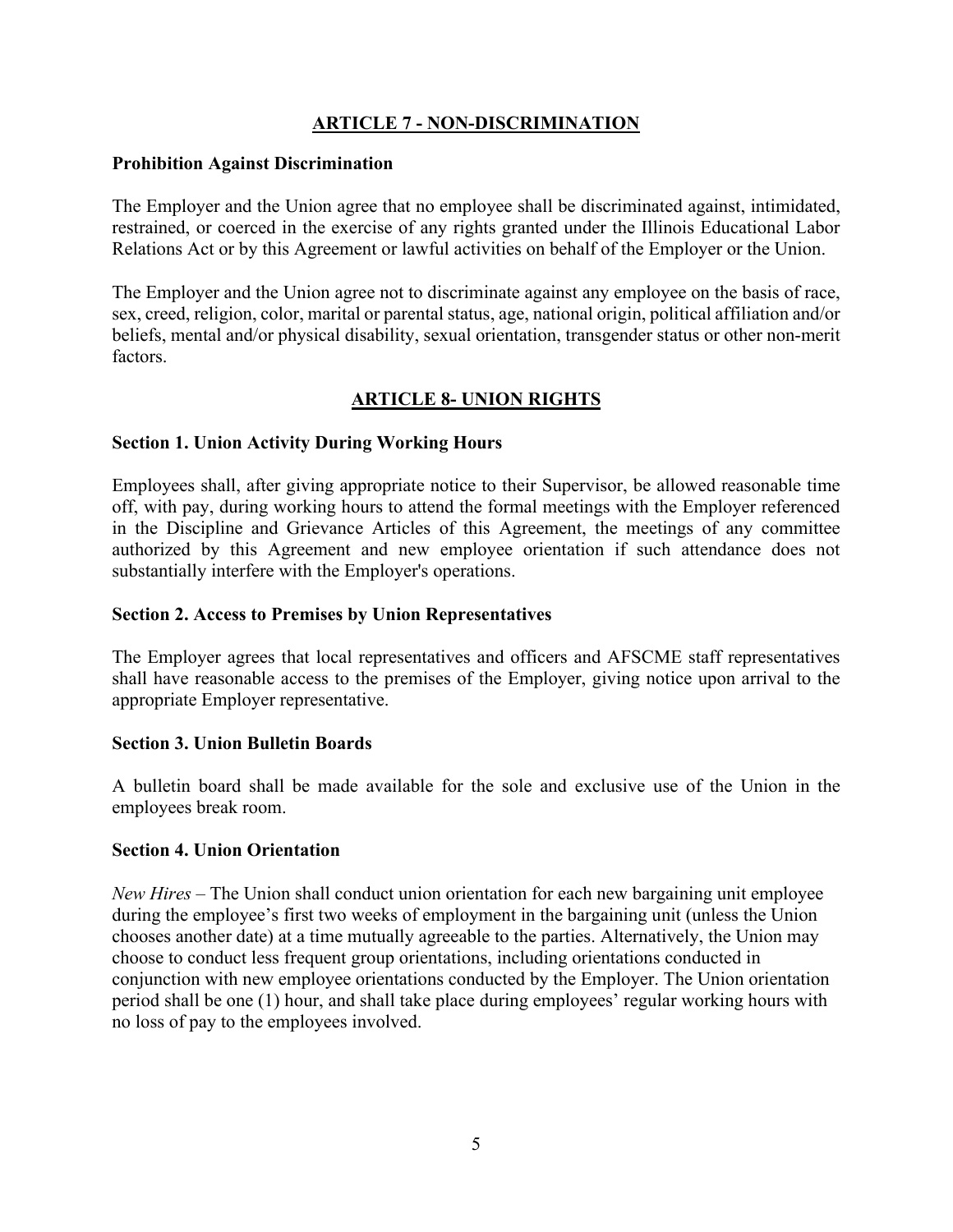## **ARTICLE 9 - PROBATIONARY EMPLOYEES**

#### **Section 1. Probationary Period**

An employee is a probationary employee for their first one hundred eighty (180) calendar days of employment.

#### **Section 2. Promotional Probationary Period**

A promoted employee may be returned to their former position classification (provided that the position has not been filled) anytime within one hundred eighty (180) days after such promotion due to inability to perform duties and responsibilities of the newly promoted position classification.

#### **Section 3. Seniority**

A probationary employee shall have no seniority until they have completed their probationary period. Upon completion of their probationary period, they will acquire seniority from their date of hire.

## **ARTICLE 10 – SENIORITY**

#### **Section 1. Definition of Seniority**

Seniority within this collective bargaining unit is determined by an employee's length of continuous service with the Employer in a bargaining unit position. There shall be no seniority among employees serving an original probationary period within this collective bargaining unit. Upon successful completion of the original probationary period, an employee shall acquire seniority retroactive to the date of hire with the Department.

#### **Section 2. Termination of Seniority**

Seniority shall be terminated when an employee:

a) Voluntarily resigns, provided that he is not re-employed to a position covered by this Agreement within  $(1)$  year.

b) Is discharged for just cause;

c) Retires;

d) Is absent for five (5) consecutive days without proper authorization unless it is due to circumstances beyond the employee's control;

e) Is on layoff for more than eighteen (18) months.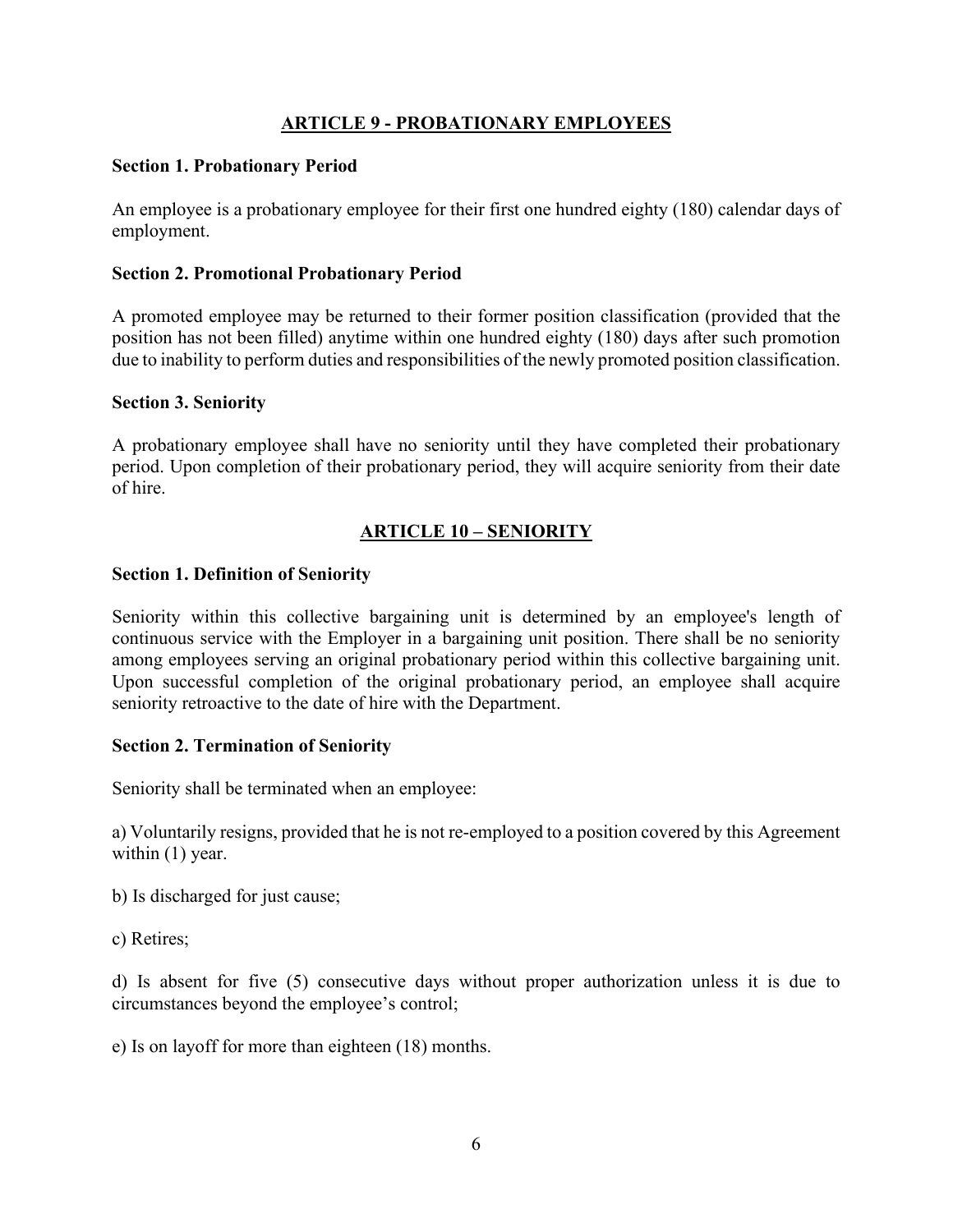f) Fails to return to work at the conclusion of an approved leave of absence or an approved extension thereof unless the employee's failure to return and failure to obtain an extension are due to circumstances beyond the employee's control.

#### **Section 3. Seniority While on Leave of Absence**

Employees shall retain and accrue seniority while on paid leaves. Employees will not accrue seniority on any unpaid leave of absence.

# **ARTICLE 11 - LAYOFF AND RECALL**

## **Section 1. Procedure**

The College shall determine whether layoffs are necessary. If it is determined that layoffs are necessary, such layoffs shall be in the inverse order of seniority by classification.All employees in their new hire probationary period, contract employees and temporary employees in bargaining unit positions shall be laid off prior to any non-probationary employee.

## **Section 2. Recall Rights**

Recall rights for employees who are not in their new hire probationary period shall exist for an eighteen (18) month period. Laid off employees shall be recalled in accordance with the reverse application of the procedure for layoff.

#### **Section 3. Notice**

The College shall notify those employees that may be laid off and AFSCME in writing at least thirty days prior to an intended date of a planned layoff.

## **ARTICLE 12 - WORKING CONDITIONS, SAFETY AND HEALTH**

#### **Section 1. General**

The Employer shall provide a safe work environment for all employees and shall comply with all applicable rules, regulations, and standards established by the Illinois Department of Labor. The Employer, the Union and all bargaining unit employees shall communicate as necessary to achieve this purpose.

#### **Section 2. Personal Protective Clothing and Equipment**

All personal protective clothing and equipment required by the Employer shall be furnished and maintained by the Employer without cost to the employees.

#### **Section 3. Unsafe Work**

An employee will not be required to work under unsafe or hazardous conditions or to perform tasks which endanger their health, safety or well-being.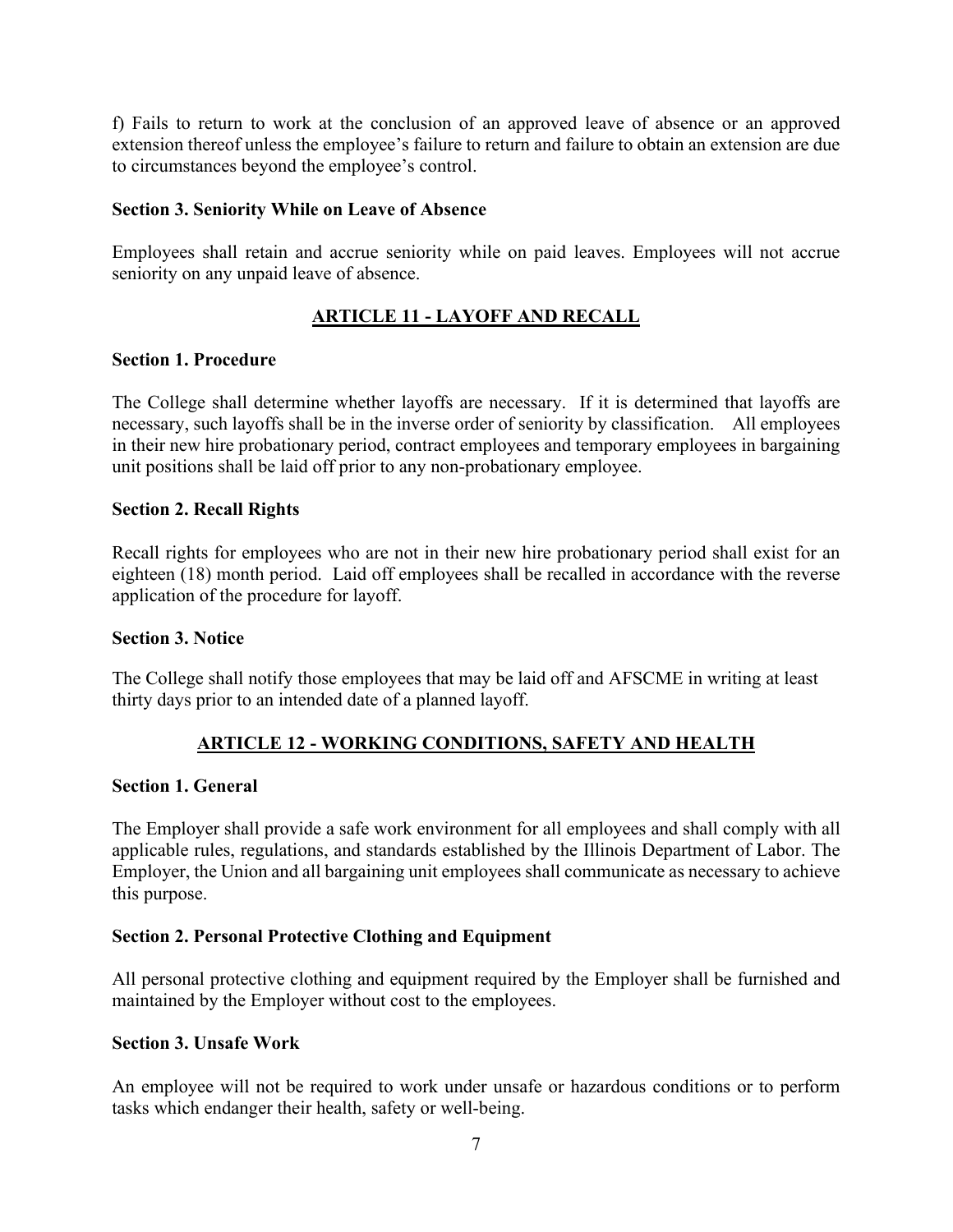If an employee becomes aware of a potentially unsafe or hazardous condition, the Employee must report this situation immediately to their supervisor. The Employee and the supervisor will review any applicable rules, direction of protocols related to the assigned task. The supervisor will address any unsafe or hazardous condition before returning the employee to complete the assignment. If a building is evacuated due to an active bomb threat or terrorist attack, no Employee will be asked to respond in a fashion beyond that for which they have been trained for their role at the College, asked to search for a bomb or intervene in a terror attack.

# **ARTICLE 13 - SAVINGS CLAUSE**

If any provision of this Agreement is subsequently declared by legislative or judicial authority to be unlawful, unenforceable or not in accordance with applicable statutes, all other provisions of this Agreement shall remain in full force and effect for the duration of this Agreement.

In the event of any provision of this Agreement is deemed unlawful, unenforceable or not in accordance with applicable statutes, the parties will negotiate over the subject matter of the provision in question for purposes of bringing that provision in compliance with the law.

# **ARTICLE 14 - PERSONNEL FILES**

## **Section 1. Employee Review**

Employees shall be entitled to full access to their personnel file as prescribed in 820 ILCS § 40 *et seq.* Employees and/or their Union representative, if authorized by the employee, shall have the right, upon request, to review and copy, under supervision, the contents of their personnel file.

#### **Section 2. Employee Notification**

A copy of any disciplinary action that is placed in the employee's personnel file shall first be served upon the employee**.**

## **ARTICLE 15 - NO STRIKE OR LOCKOUT**

This Agreement contains a grievance resolution procedure which provides for final and binding arbitration of disputes concerning the administration and interpretation of this Agreement. During the term of this Agreement, there shall be no strikes. In addition, no lockout of employees shall be instituted by the Employer during the term of this Agreement.

## **ARTICLE 16 – SUBCONTRACTING**

The College maintains the right to subcontract bargaining unit work based on the operational needs of the College.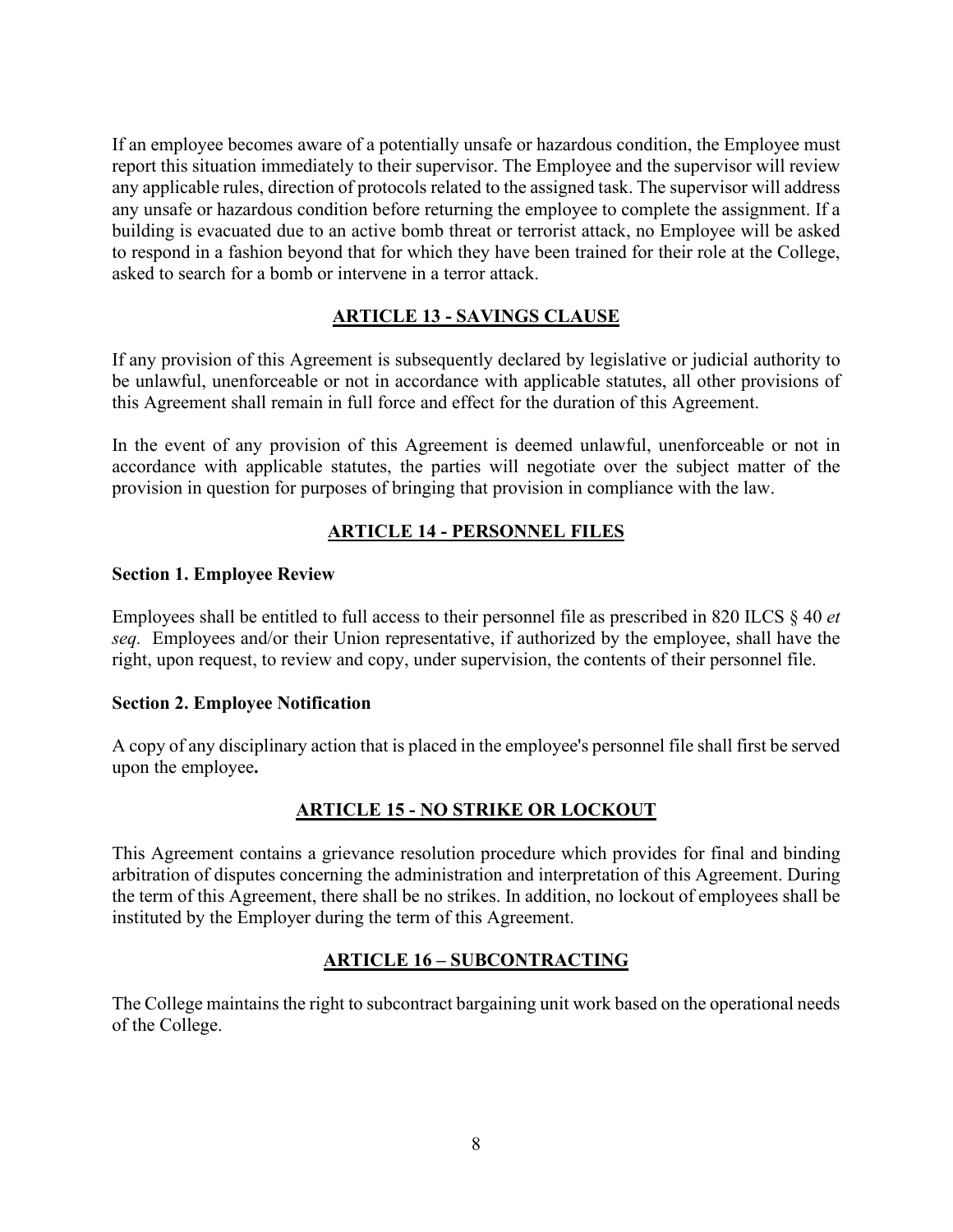## **ARTICLE 17 - AUTHORITY OF CONTRACT**

All policies of the College, Employee Handbooks, Rules of Conduct and Work Rules in effect as of the effective date of this Agreement are hereby incorporated by reference. The Employer and Union agree that where the Employee Handbook contradicts this Collective Bargaining Agreement, the terms of this Collective Bargaining Agreement shall govern. Should the College implement any changes to its policies, rules or procedures, it will notify the Union before the implementation of any change to the extent practical in accordance with Illinois law.

## **ARTICLE 18 – BREAKS AND OVERTIME ASSIGNMENTS**

#### **Section 1. Breaks**

#### (a) Rest Periods

For each eight hour shift, there shall be two (2) paid rest periods of fifteen (15) minutes each during each regular shift; one during the first half of the shift and one during the second half of the shift.

#### (b) "Meal Periods"

Work schedules shall provide for the workday to be broken at approximately mid-point by an uninterrupted, unpaid meal period of thirty (30) minutes. Employees shall have the right to leave the work site during such periods. Breaks may not be combined with the meal period .

#### **Section 2. Overtime Procedure**

The College will establish an overtime rotation list (the "List") based on seniority. The list will include the names of all Custodians I & II (which includes the Shuttle Bus Driver) and Custodial Group Leaders that wish to be considered for overtime. Prior to the creation of the List, all employees covered by this Agreement will be given the opportunity to inform the College of whether or not they wish to be considered for scheduled overtime. Employees that indicate that they wish to be considered for scheduled overtime will be included on the List. AFSCME will be provided with a copy of the initial list. Employees will be offered overtime from the List based off of seniority of length of service within the College. When new employees are hired, the College will ask the new employee if they wish to be considered for scheduled overtime, upon which time (depending on the response) the List will be updated. Employees are free to change their designation at any time, and the List will be updated. Should an employee refuse or be unavailable for the scheduled overtime, the next most senior person shall be offered overtime. Once the labor needs have been satisfied for a scheduled overtime, the last employee selected for overtime shall be placed at the bottom of the List for purposes of future eligibility. A refusal to work offered overtime or being unavailable for the offered overtime shall be counted as acceptance of the assignment for purposes of determining future eligibility.

These provisions will not apply to situations where special qualifications of an individual preclude the use of the List, including but not limited to licensing and/or special training or experience requirements in the sole opinion of the Manager of Custodial Operations or designee. Scheduled overtime will be that which is pre-determined and posted on the periodically prepared work schedule. Scheduled overtime does not include emergency, early call-in or hold-over situations.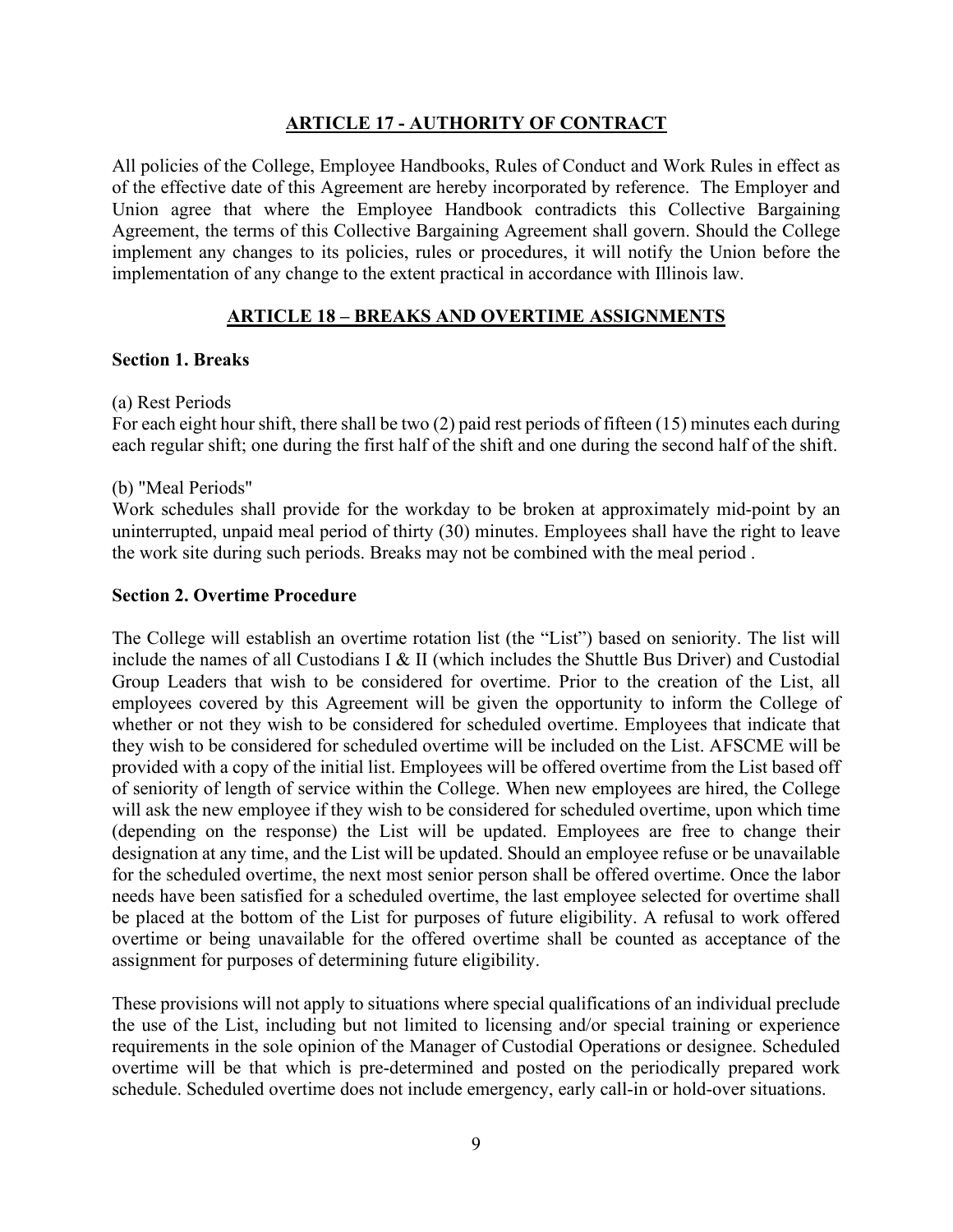Damages in any grievance related to this article will be awarded with future scheduled assigned overtime only for the number of hours not properly scheduled.

For purposes of this provision only, "designee" shall not include any member of the College of DuPage AFSCME bargaining unit.

## **Section 3. Call-Back Pay**

Any employee called back to work outside of their regularly scheduled shift or on their scheduled days off shall be paid a minimum of three (3) hours pay at the applicable rate.

## **ARTICLE 19 – UNIFORMS**

At the beginning of employment, each Employee shall be furnished with five (5) new golf style shirts, and one (1) safety colored winter coat. Employees are required to wear clean uniforms in good repair. Laundering of uniforms shall be the responsibility of the Employee.

Each year the College will provide each Employee four (4) golf style shirts, one (1) pullover knit hats and one (1) pairs of winter gloves. The College shall provide replacement articles for any article presented with significant unintentional damage. Employees that report to work claiming lost, forgotten or stolen hats or gloves will be charged for replacements.

While wearing any of the College provided uniform items, any College logo shall be visible and prominently displayed.

## **ARTICLE 20 – LEAVES AND BENEFITS**

The College Agrees to provide the full-time bargaining unit employees with the same leave and benefits provided to classified staff through the College's document titled, "Classified Staff Full Time & Part Time Benefited (30+ Hours) Summary of Benefits" as amended from time to time by the Board of Trustees.

## **ARTICLE 21 – WAGES**

Increase in the hourly wage rates for FY 2022 (July 2021) will be based on the prior year's Consumer Price Index for Urban Consumers percentage (as reported by the Bureau of Labor Statistics) plus one-half percent  $(0.5\%)$ ; with total increases not to be less than one percent  $(1\%)$ or more than three percent (3%) to be implemented consistent with increase process in place for non-represented Classified Staff. Increases will be reflected on the soonest possible pay period following the Union's ratification and Board of Trustees' approval of the CBA provisions with retroactive wages to be paid retroactive to July 1, 2021 via a separate check.

Increase in the hourly wage rates for FY 2023 (July 2022) FY 2024 (July 2023) and FY 2025 (July 2024) will be based on the respective prior year's Consumer Price Index for Urban Consumers percentage (as reported by the Bureau of Labor Statistics) plus one-half percent (0.5%); with total